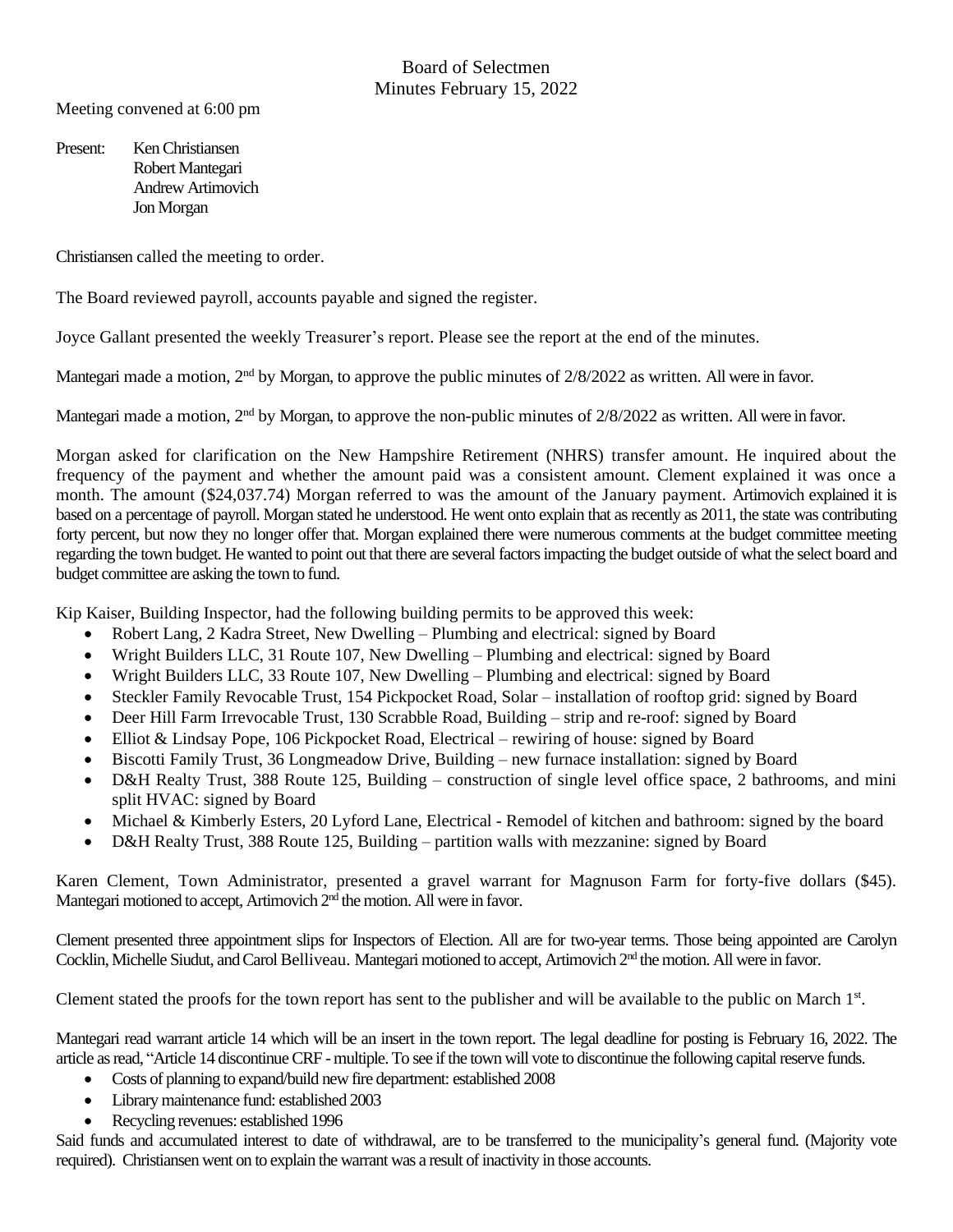## Board of Selectmen

## Minutes February 15, 2022

The board agreed that town counsel will be at town meeting.

The next selectboard meeting will be held Monday, February 21, 2022, at 6pm. It will be a bond hearing and the regular weekly meeting. There will be no meeting on February 22, 2022.

Artimovich asked if there was any correspondence regarding the Brentwood Newsletter. Clement responded there has been no new correspondence. She shared the town was invoiced for the months of January and February. Both of those invoices have been paid. Morgan asked if there has been a February issue. Clement explained there has not been a February issue and it would have been out around the  $7<sup>th</sup>$ , based on the typical timeframe for publishing.

Bill Faria, South Road, asked if there was an intention to continue to fund the Brentwood Newsletter and it was the expectation of the board for the newsletter to front the money for publishing. Christiansen responded that the town has submitted them a check for the next issue. He went on to say it is not the town's expectation that they have to put their own money up. Faria asked for confirmation that the Newsletter has been paid for the February issue. Christiansen stated they had been paid, and the town was waiting for the publication of the February newsletter. Faria went on to express concern about the content of the newsletter which has not yet gone out. The February and March issues would contain election information and statements made by those running and he sees no indication that a newsletter will be published. Morgan stated the continuation of the newsletter will be voted upon by the legislative body.

Cameron Myer, Fellowes Road, asked if there is any oversight of the select board over the planning board. Christiansen explained the select board has absolutely no oversight of the planning board as they are elected officials. Myer asked who a conflict of interest could be addressed to if the select board has no oversight of the planning board. Mantegari responded that if he had a conflict of interest, he would recuse himself. Myer responded that he understood that but wanted clarification on what could be done to enforce that behavior in the planning board members.Christiansen responded that after Myer has presented his concerns to the planning board, the next step would be Superior Court.

At 6:25pm, Mantegari made a motion to go into non-public session for personnel, 2<sup>nd</sup> by Morgan. Christiansen – aye, Mantegari – aye, Artimovich – aye Morgan – aye.

At 6:49 pm a motion was made by Mantegari, 2nd by Artimovich to come out of nonpublic session and seal the minutes. Artimovich – aye, Morgan – aye, Mantegari - aye, and Christiansen - aye. The motion carries.

Respectfully submitted,

Tamera Peek